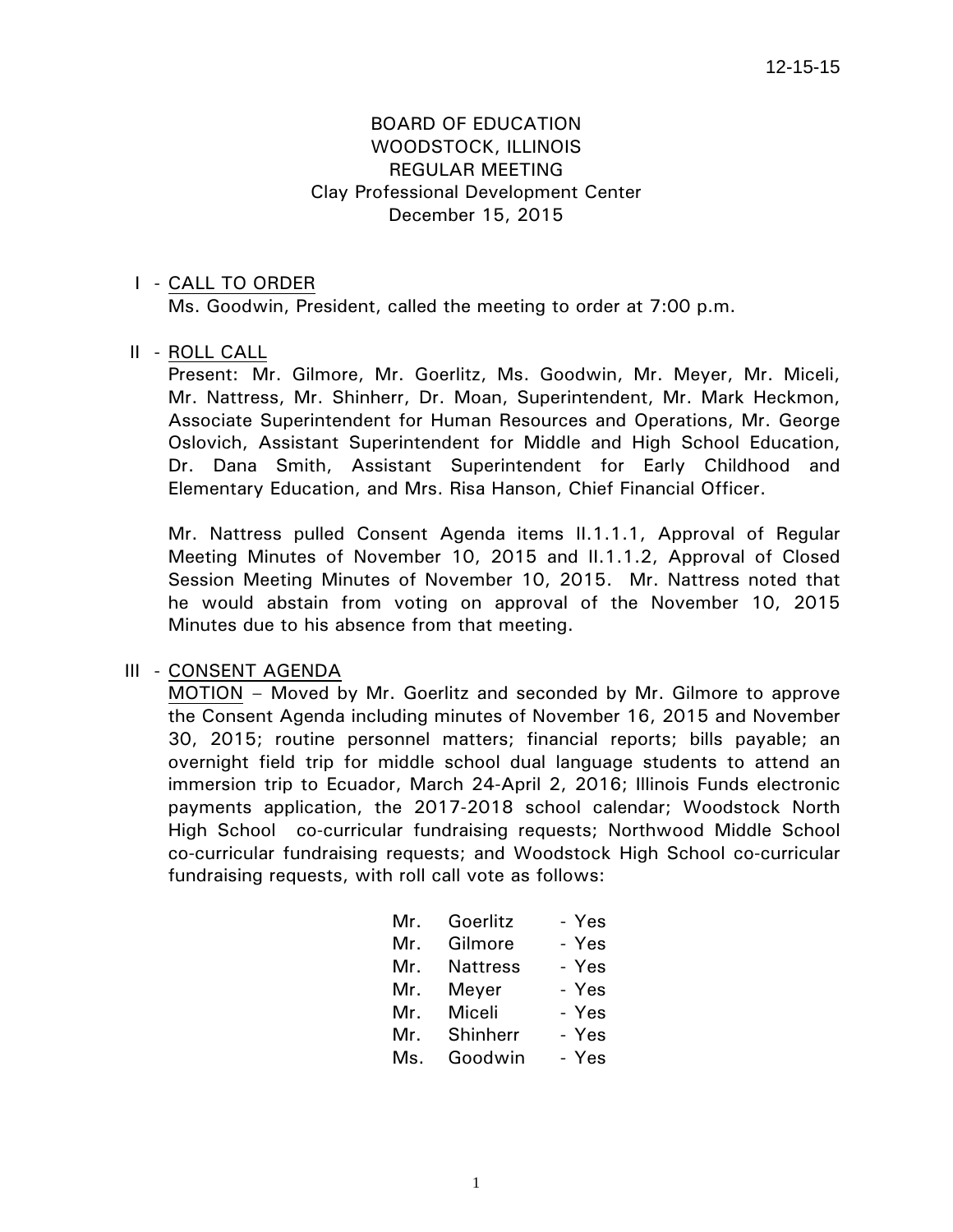MOTION – Moved by Mr. Meyer and seconded by Mr. Goerlitz to approve the amended November 10, 2015 Minutes, with roll call vote as follows:

| Meyer<br>Mr.           | - Yes     |
|------------------------|-----------|
| Goerlitz<br>Mr.        | - Yes     |
| <b>Nattress</b><br>Mr. | - Abstain |
| Shinherr<br>Mr.        | - Yes     |
| Miceli<br>Mr.          | - Yes     |
| Gilmore<br>Mr.         | - Yes     |
| Goodwin<br>Ms.         | - Yes     |
|                        |           |

#### 1. Approval of Minutes

- 1.1 Regular Meeting of November 10, 2015
- 1.2 Closed Session of November 10, 2015
- 1.3 Special Meeting of November 16, 2015
- 1.4 Special Meeting of November 30, 2015

# 2. Approval of Routine Personnel Matters

#### Employment

Approve the employment of Heather Zmich as 0.5 FTE PreK Teacher for the 2015-2016 school year at a prorated salary of \$10,958 including the Board-paid contribution to TRS. (V. DZ)

Approve the employment of Sandee Christiansen as Route Driver for the 2015-2016 school year at 4 hours per day, 5 days per week, \$17.58 per hour. (Transp.)

Approve the employment of Nicole Czeslawski as Noon Hour Associate for the 2015-2016 school year at 2 hours per day, 5 days per week, \$10.33 per hour. (V. DZ)

Approve the employment of Teresa Freeman as Assistant Speech/Debate Advisor for the 2015-2016 school year at a stipend of \$3,084. (WHS/WNHS)

Approve the employment of Jennifer Ritter as Special Ed. 1:1 Associate for the 2015-2016 school year at 6.5 hours per day, 5 days per week, \$10.84 per hour plus \$1.00 per hour for personal hygiene differential. (PWE)

Approve the employment of Sandra Paszkiewicz as Custodian for the 2015-2016 school year at 8 hours per day, 5 days per week, \$15.31 per hour. (V. DZ)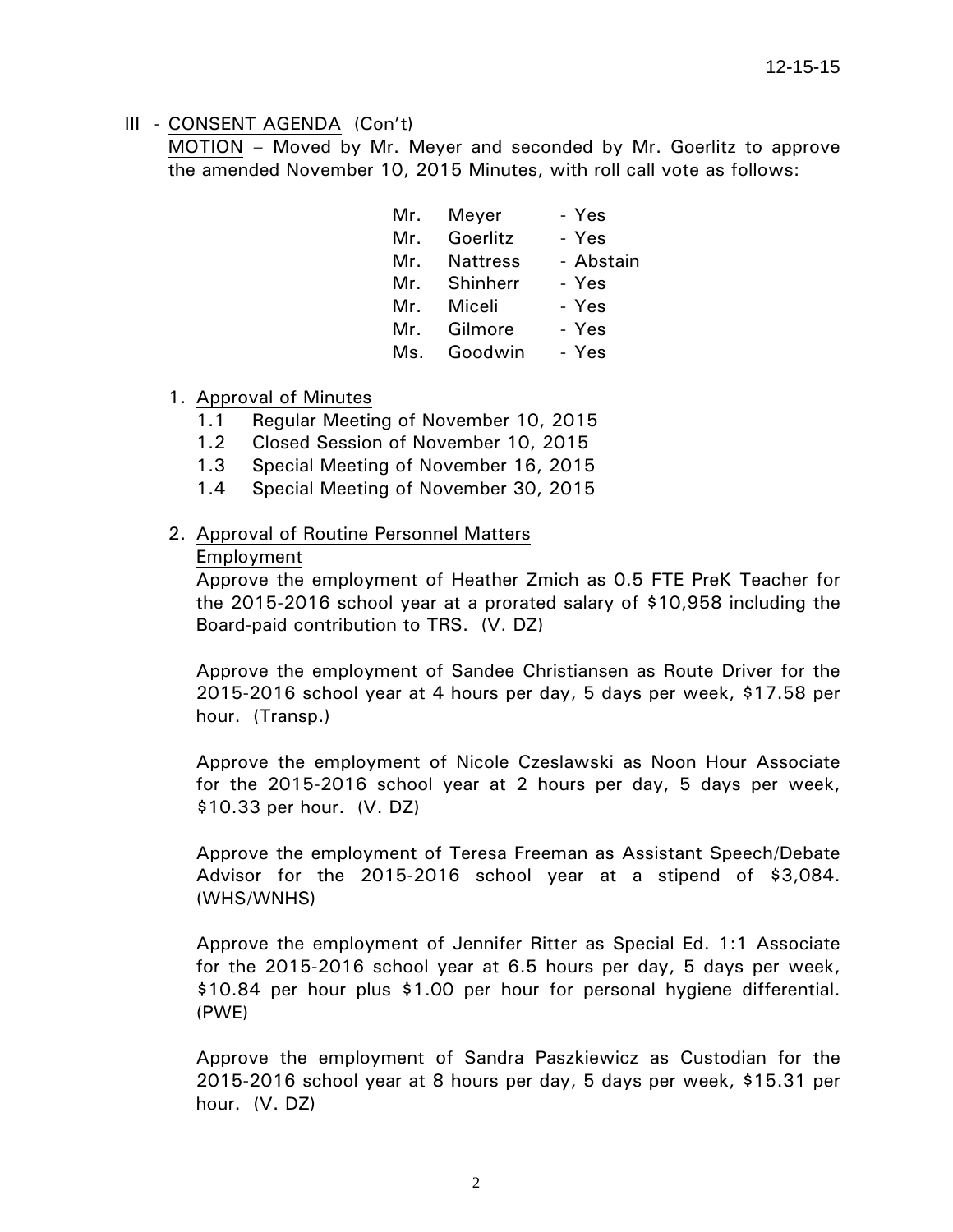2. Approval of Routine Personnel Matters (Con't)

Employment (Con't)

Approve the employment of David Rose in an additional position as Weight Room Supervisor for the 2015-2016 school year at a stipend of \$1,909. (WNHS)

Approve the employment of Nick Rago in an additional position as Assistant Track Coach for the 2015-2016 school year at a stipend of \$1,909. (NWMS)

Approve the employment of Hugh McGinley as Custodian for the 2015- 2016 school year at 4 hours per day, 5 days per week, \$15.31 per hour. (GWE)

Approve the employment of John Girard in an additional position as Head Wrestling Coach for the 2015-2016 school year at a stipend of \$4,258. (CMS)

Approve the employment of Breann Wilton as 1st Grade Teacher for the 2015-2016 school year at a pro-rated salary of \$21,085 including Boardpaid TRS. (MEES)

#### Other

Approve the transfer of Dawn Vernola to a position as Job Coach at 7 hours per day, 5 days per week for the 2015-2016 school year. (WNHS)

Approve a change in hours for Megan Carter to 4.5 hours per day, 5 days per week for the 2015-2016 school year. (Transp. – Route Driver)

Approve the transfer of Ryan Logsdon to a position as Head Custodian for the 2015-2016 school year at 8 hours per day, 5 days per week, \$22.05 per hour. (V. DZ)

Approve the transfer of Joe Meier to a position as Head Custodian for the 2015-2016 school year at 8 hours per day, 5 days per week, \$25.15 per hour. (NWMS)

Approve the transfer of Silvia Macias to a position as Custodian for the 2015-2016 school year at 8 hours per day, 5 days per week. (Dean)

Approve the transfer of Suzanne Stumpff to a position as Special Ed. Associate for the 2015-2016 school year at 6.5 hours per day, 5 days per week. This position includes the personal hygiene differential. (PWE)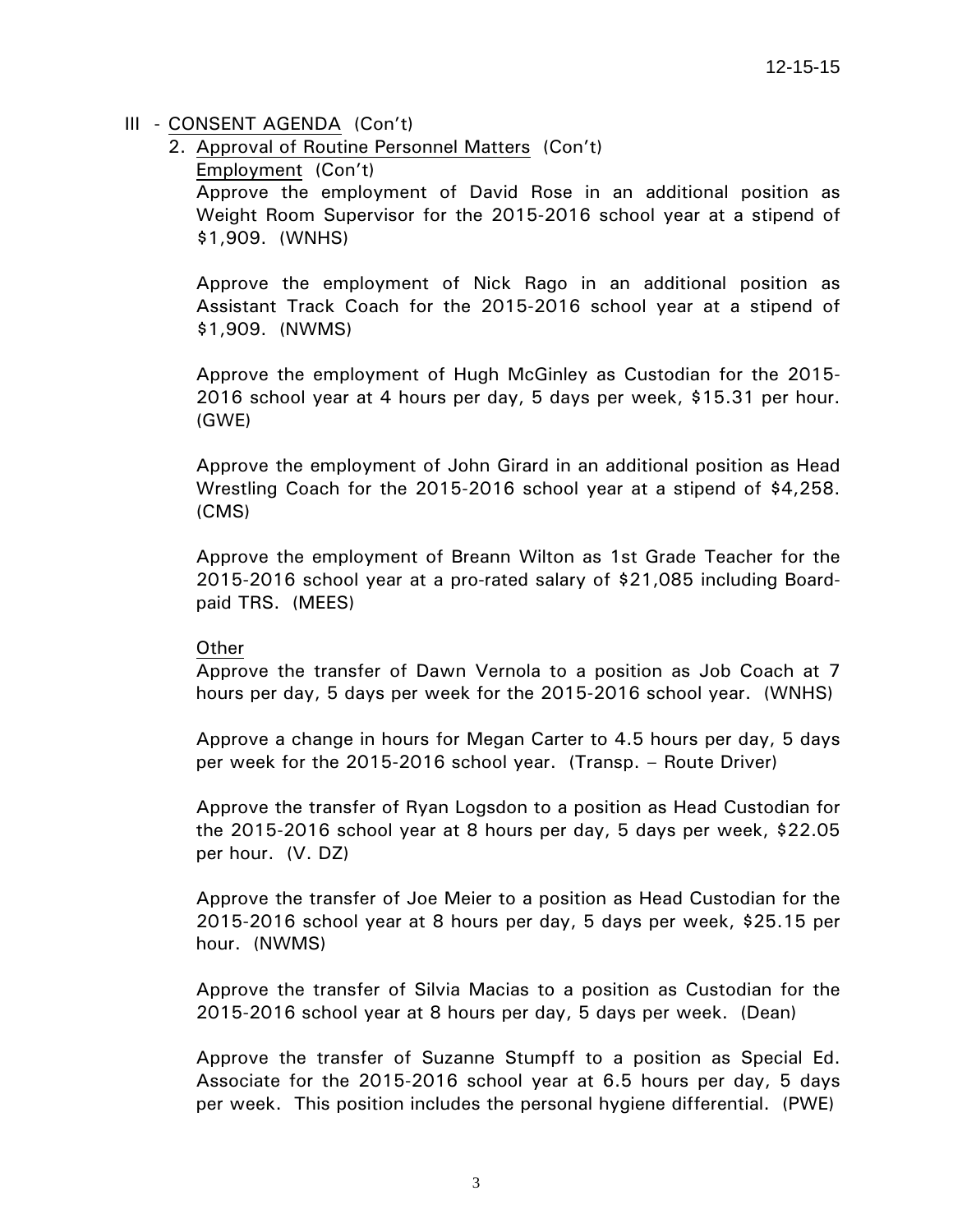2. Approval of Routine Personnel Matters (Con't)

Other (Con't)

Approve a change in hours for Alycia Rivera to 4.5 hours per day, 5 days per week for the 2015-2016 school year. (Transp. – Bus Assoc.)

Approve the transfer of Marianne Soriano to a position as Job Coach for the 2015-2016 school year at 6 hours per day, 5 days per week, \$12.66 per hour. Ms. Soriano will no longer receive the personal hygiene differential in this position. (WNHS)

Approve a change in hours for Tracey Melligan to 5.25 hours per day, 5 days per week for the 2015-2016 school year. (Transp. – Route Driver)

Approve a change in hours for Collin McCormick to 5 hours per day, 5 days per week for the 2015-2016 school year. (Transp. – Dispatcher)

Approve a change in hours for Kathy Parker to 4 hours per day, 5 days per week for the 2015-2016 school year. (Transp. – Route Driver)

Approve a change in hours for Dawn O'Neill to 5.5 hours per day, 5 days per week for the 2015-2016 school year. (Transp. – Route Driver)

Approve a change in hours for Megan Carter to 5.5 hours per day, 5 days per week for the 2015-2016 school year. (Transp. – Route Driver)

Approve the transfer of Justin Triplett to a position as 1st Shift Custodian for the 2015-2016 school year at 8 hours per day, 5 days per week, \$17.33 per hour. (WNHS)

Approve the transfer of Brian McAdow to the position of Associate Superintendent for the 2016-2017 school year at a salary of \$167,246. (District)

Approve a change in hours for Stacey Pajich to 6.5 hours per day, 5 days per week for the 2015-2016 school year. (PWE/CMS – Food Service)

Approve a change in status for Mike Vorderer from 0.5 FTE Assistant Wrestling Coach to 1.0 FTE Assistant Wrestling Coach for the 2015- 2016 school year at a stipend of \$2,349. (CMS)

#### Resignation

Approve the resignation of Sandra Carbajal, effective November 30, 2015. (Dean- Spec. Ed. 1:1 Assoc.)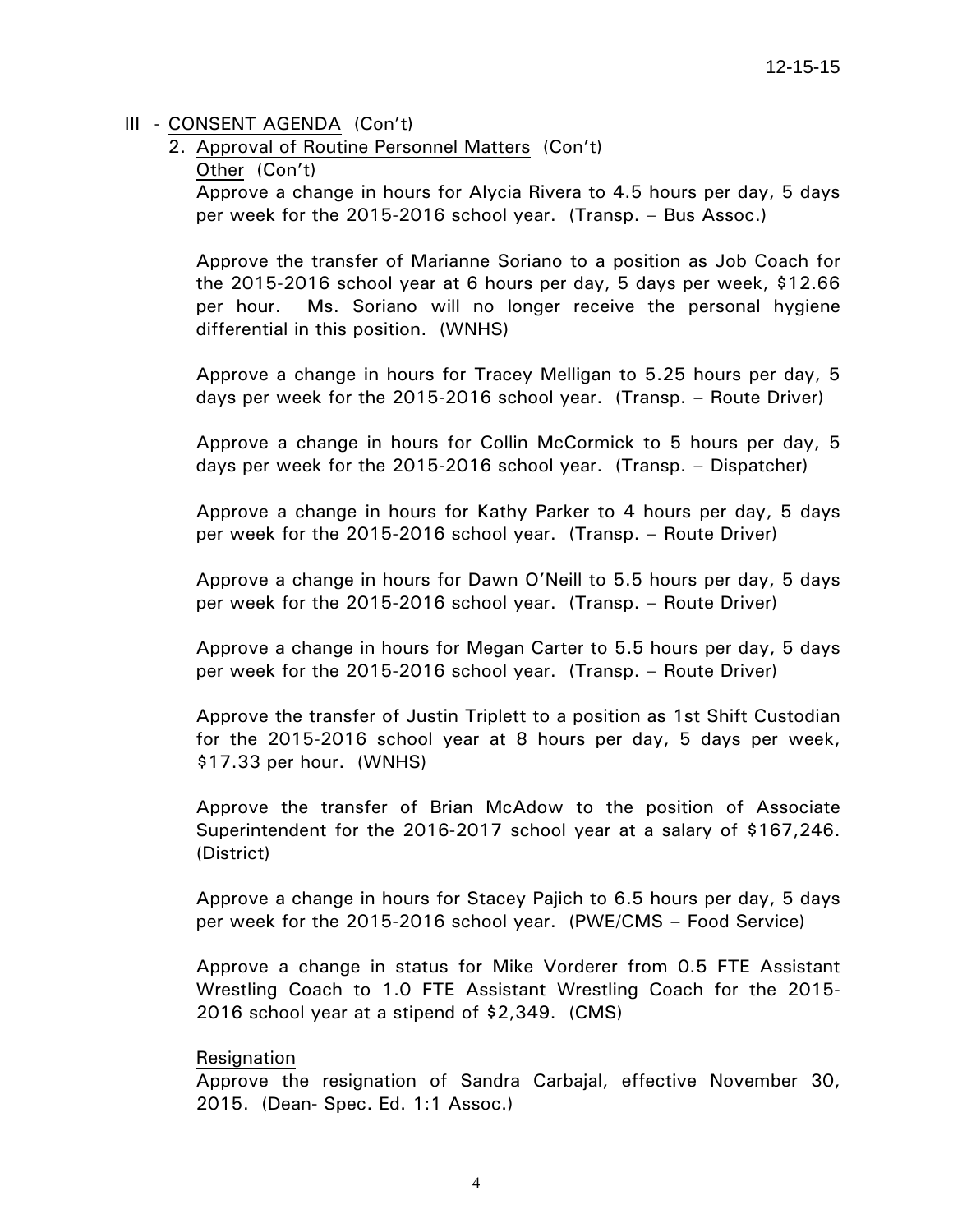2. Approval of Routine Personnel Matters (Con't) Resignation (Con't) Approve the retirement of Dennis Nielsen, effective April 29, 2016. (District –Head Maintenance)

Approve the resignation of Shirley Swenson, effective November 25, 2015. (Transp. – Bus Assoc.)

Approve the retirement of Cheryl Kremske, effective the end of the 2019- 2020 school year. (GWE – 3rd Grade)

Approve the retirement of Sarah Walter, effective the end of the 2015- 2016 school year. (CMS – Speech Path.)

Approve the resignation of Mandie Funk, effective November 17, 2015. (PWE – Food Service)

Approve the resignation of Maribel Gonzalez, effective November 30, 2015. (WNHS – Spec. Ed. 1:1 Assoc.)

Approve the retirement of Rose Traven, effective the end of the 2016- 2017 school year. (WNHS)

Approve the resignation of Cindy Mecklenburg, effective November 22, 2015. (MEES – 1st Grade)

Approve the retirement of Jodie Scott, effective the end of the 2019- 2020 school year. (MEES – Media Specialist)

Approve the retirement of Susan Hall, effective the end of the 2015-2016 school year. (WHS – ESL Assoc.)

Approve the resignation of Stephanie Zegadlo, effective November 20, 2015. (GWE/OES – Psychologist)

Approve the resignation of Jessica Sorensen, effective December 11, 2015. (V. DZ – Kids Club Assoc.)

Approve the resignation of Bill Bradley, effective December 18, 2015. (CMS – Spec. Ed. 1:1 Assoc.)

Approve the resignation of Brian Rivera, effective December 4, 2015. (CMS – Co-Head and Co-Ass't Wrestling Coach)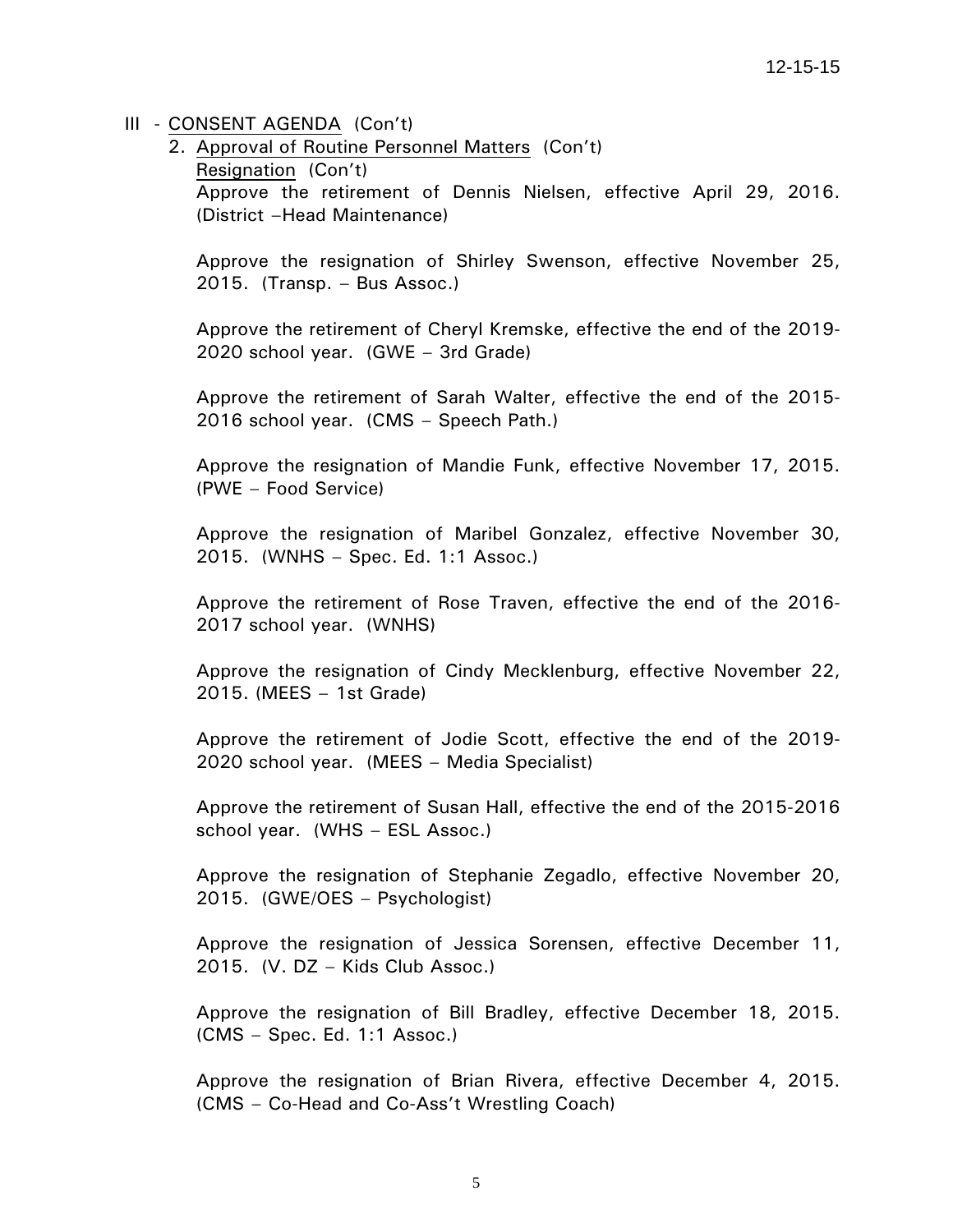2. Approval of Routine Personnel Matters (Con't) Resignation (Con't) Approve the resignation of Lisa Farina, effective December 4, 2015. (V. DZ – Kids Club Assoc.)

Approve a change in retirement dates for Shelley Corush, and approve her retirement effective the end of the 2015-2016 school year. (PWE – 1st Grade)

Approve the resignation of Mike Vorderer from the position of Co-Head Wrestling Coach only. Mr. Vorderer will not serve in this position in the 2015-2016 school year. (CMS)

Approve the resignation of Joan Thomas, effective the end of the 2015- 2016 school year. (CMS)

Approve the resignation of Arelis Gonzalez, effective December 18, 2015. (V. DZ – Spec. Ed. Assoc.)

Approve the resignation of Thomas Manchester, effective November 20, 2015. (Transp. – Sub. Driver)

Approve the resignation of David Pontarelli, effective December 1, 2015. (Transp. – Sub Driver)

#### Leave of Absence

Approve a leave of absence under FMLA for Karla Nussbaum from a start date of December 3, 2015 and through an anticipated return on January 14, 2016, using available paid sick leave days concurrently per doctor's written instructions, with any balance of the leave unpaid. (WNHS – Life Skills)

Approve a leave of absence under FMLA for Paula Hougan from a start date of November 30, 2015 and through an anticipated return date on February 1, 2016, using available paid sick leave days concurrently per doctor's written instructions, with any balance of the leave unpaid. (Dean/OES – Biling. Spec. Ed. Resource)

Approve a leave of absence under FMLA for Nicole Smith from an anticipated start date of January 19, 2016 and for 12 weeks thereafter, using available paid sick leave days concurrently per doctor's written instructions, with any balance of the leave unpaid. (CMS – Math)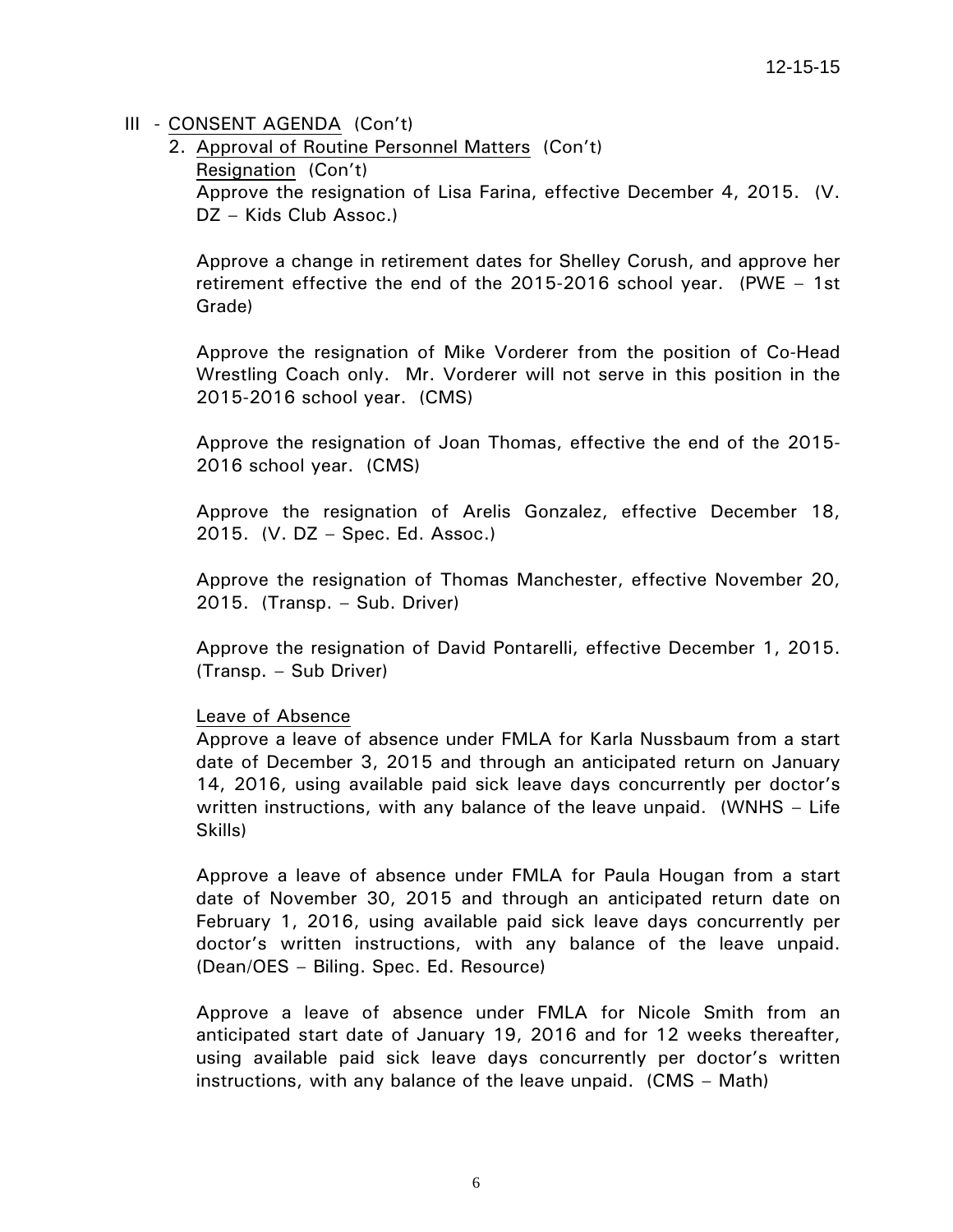- 2. Approval of Routine Personnel Matters (Con't)
	- Leave of Absence (Con't)

Approve a leave of absence for Michelle Torres from a start date of November 30, 2015 and through an anticipated return on January 4, 2016, using available paid sick and personal leave days until exhausted, with any balance of the leave unpaid. (V. DZ – Spec. Ed. Assoc.)

Approve a leave of absence for Aaron Stolldorf from a start date of December 8, 2015 and through an anticipated return on January 4, 2016, using available paid sick leave days, with any balance of the leave unpaid. (WHS – 3rd Shift Custodian)

Approve a leave of absence under FMLA for Neka Pawelko from an anticipated start date of March 28, 2016 and continuing through the remainder of the 2015-2016 school year, using available paid sick leave days concurrently per doctor's written instructions, with any balance of the leave unpaid. (OES – 2nd Grade)

Approve a leave of absence under FMLA for Katie Vazquez from an anticipated start date of February 24, 2016 and for approximately 6-8 weeks, using available paid sick leave days concurrently per doctor's written instructions, with any balance of the leave unpaid. (Dist. – Bilingual Facilitator)

- 3. Approval of Financial Reports (On File)
- 4. Approval of Bills Payable (On File)
- 5. Approval of an Overnight Field Trip for Middle School Dual Language Students to Attend an Immersion Trip to Ecuador, March 24-April 2, 2016 (On File)
- 6. Approval of Illinois Funds Electronic Payments Application (On File)
- 7. Approval of the 2017-2018 School Calendar (On File)
- 8. Approval of Woodstock North High School Co-Curricular Fundraising Requests (On File)
- 9. Approval of Northwood Middle School Co-Curricular Fundraising Requests (On File)
- 10. Approval of Woodstock High School Co-Curricular Fundraising Requests (On File)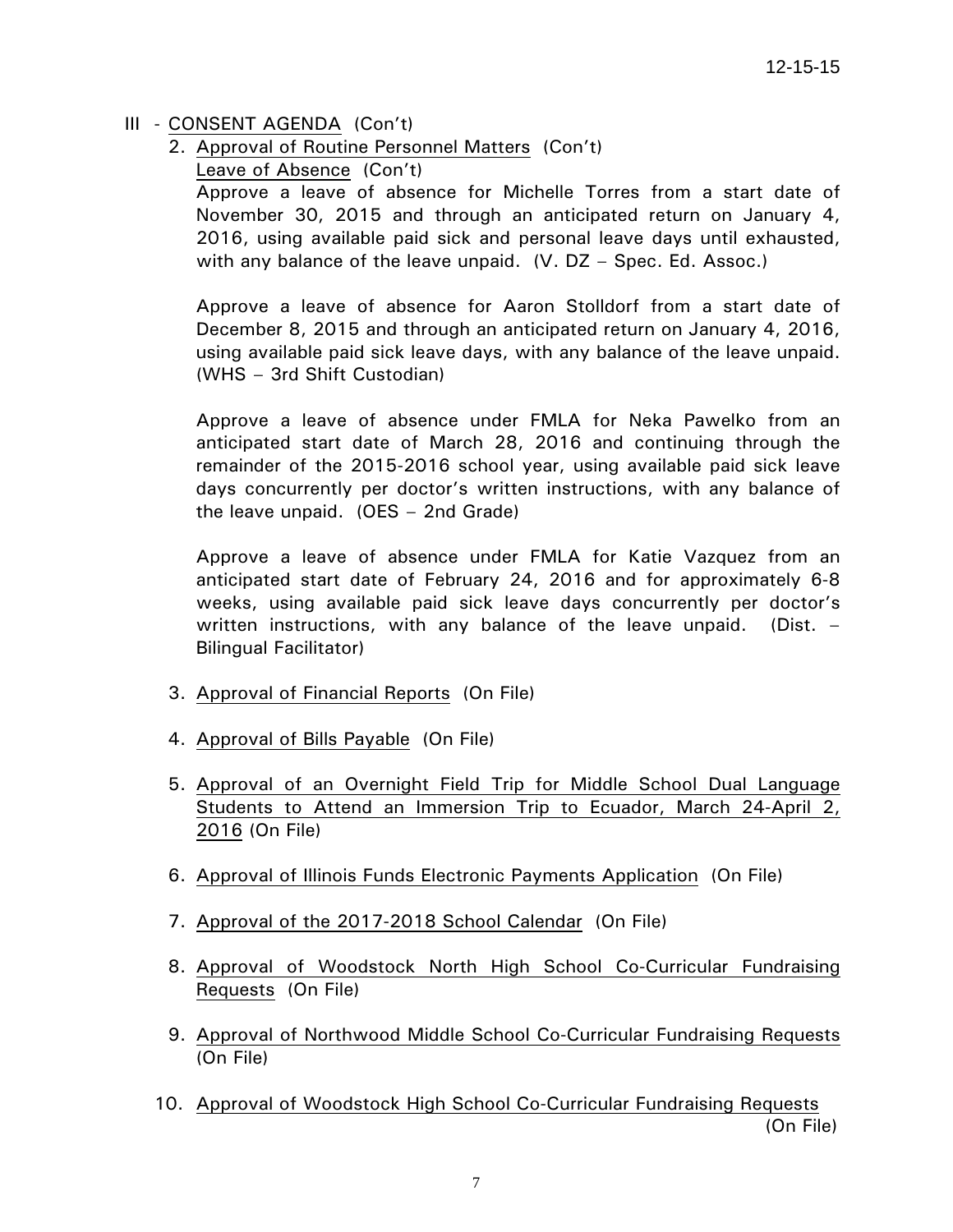# IV - RECOGNITION

1. Officer Jeremy Mortimer, Woodstock Moose Lodge Police Officer of the Year

The Woodstock Moose Lodge created its Community Hero Awards program to recognize people for their outstanding leadership and community service. Award categories include Citizen of the Year, Outstanding Youth of the Year, Police Officer of the Year, Teacher of the Year and Adult Leadership Person of the Year. This year District 200 High School Police Liaison Officer Jeremy Mortimer was named Police Officer of the Year at a special recognition dinner on Saturday, November 7, 2015.

Officer Mortimer splits his time between the District's two high schools. In his nomination letter, Woodstock Chief of Police Robert Lowen stated that as the School Resource Officer (SRO), Officer Mortimer has expanded his presence and responsibilities both in the schools and as a police officer. The Chief also noted the rapport that Officer Mortimer has built with students.

Dr. Moan added that Chief Lowen was unable to attend the Board meeting and he sent his congratulations to Officer Jeremy Mortimer.

 MOTION – Moved by Mr. Nattress and seconded by Mr. Meyer to introduce the following resolution: WHEREAS, the Board of Education of Woodstock Community Unit School District 200 wishes to recognize the contributions of these individuals, and WHEREAS, District 200 has benefited as a result of these accomplishments; NOW THEREFORE BE IT RESOLVED, that the Board of Education of Woodstock Community Unit School District 200 hereby bestows special recognition and a certificate of achievement on behalf of the citizens of the District, with roll call vote as follows:

| Mr. | <b>Nattress</b> | - Yes |
|-----|-----------------|-------|
| Mr. | Meyer           | - Yes |
| Mr. | Goerlitz        | - Yes |
| Mr. | Miceli          | - Yes |
| Mr. | Shinherr        | - Yes |
| Mr. | Gilmore         | - Yes |
| Ms. | Goodwin         | - Yes |

# V - COMMUNICATIONS

1. Several community members addressed the Board with comments regarding the Lakewood TIF.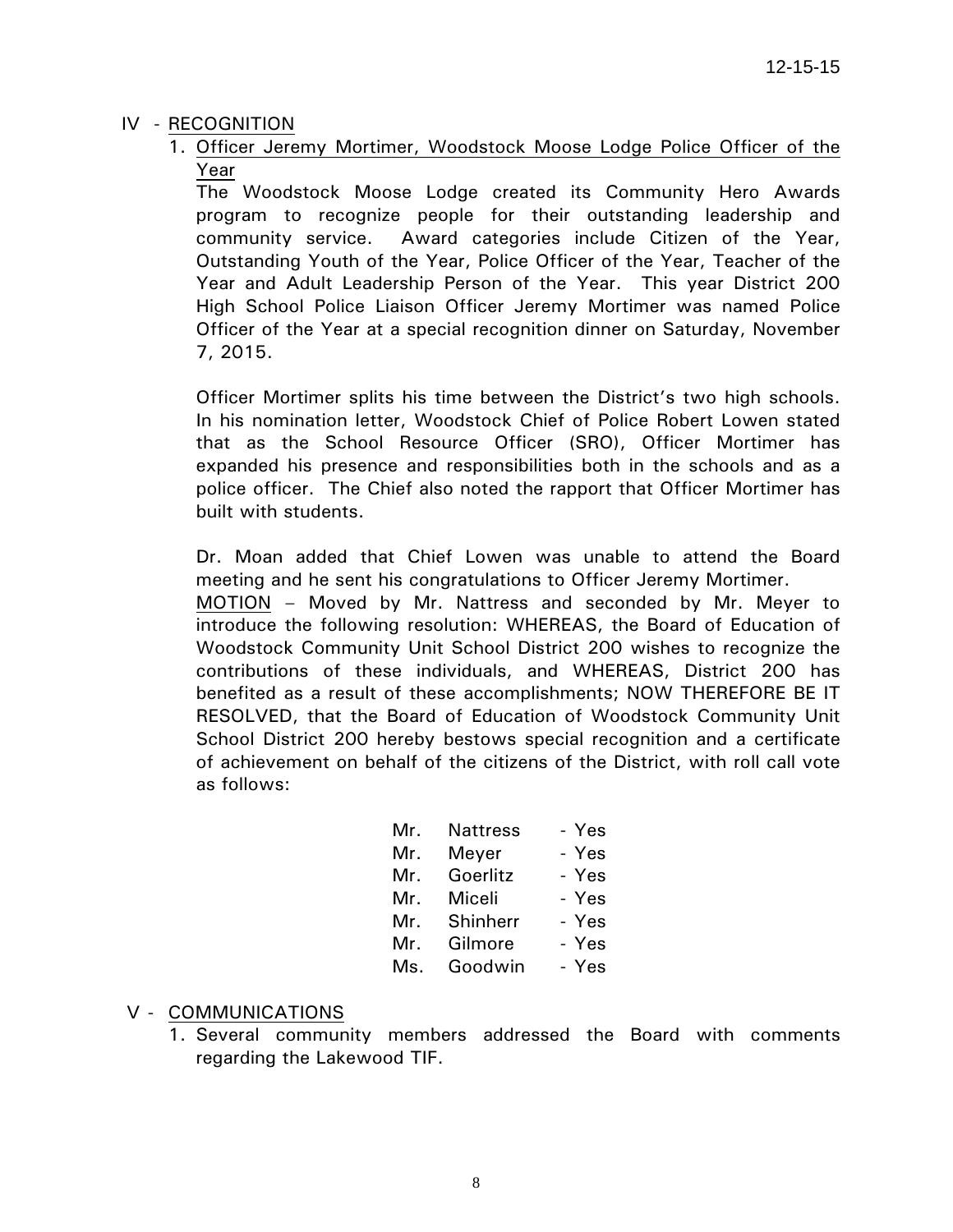# V - COMMUNICATIONS (Con't)

 2. A Village of Lakewood Trustee read a letter to the Board on behalf of the Village of Lakewood regarding the proposed TIF. Copies of the letter were supplied to the Board.

 Ms. Goodwin pointed out that there were inaccuracies related to District 200 stated in the letter read by the Village Trustee. Ms. Goodwin added that she had been a party to many conversations regarding the Lakewood TIF, but she clarified that District 200 did not know about the proposed TIF until it was disclosed in the Press.

# VI - SUPERINTENDENT'S REPORT

- 1. Dr. Moan informed the Board that Friday was the last day of school before winter break and he wished everyone a safe and happy holiday season.
- 2. Dr. Moan informed the Board that District 200 was one of three school districts in the county that made the  $6<sup>th</sup>$  Annual AP District Honor Roll and were featured in a Northwest Herald Article.
- 3. Dr. Moan informed the Board that he attended the Winter Art Show opening night reception at the Woodstock Public Library and he was very impressed with the student art work. The Winter Art Show runs through the first week of January.
- 4. Dr. Moan highlighted results from the District's Parent Survey with the Board. Approximately 1750 parents responded to the survey with the highest response rates at the elementary level. Dr. Moan reviewed areas of strength which included: I am informed about my child progress in school; I feel my child is treated with dignity and respect by the school staff; I feel my child's classroom and school are clean and well maintained; and I feel my child's classroom and school are safe and well disciplined. Areas for impact included: I receive information and assistance from school staff on how to work with my child at home in a timely fashion; and I am satisfied with the opportunities provided by the school to get involved or volunteer in my child's education. Dr. Moan added that even though the areas of impact response rates were very positive, there is room for improvement. District administration is already in the process of addressing these areas.

In addition, parents were asked to rank their preferred communication methods from the District and email and paper copy sent home were the top choices. Dr. Moan pointed out the importance of communicating information to parents through multiple methods.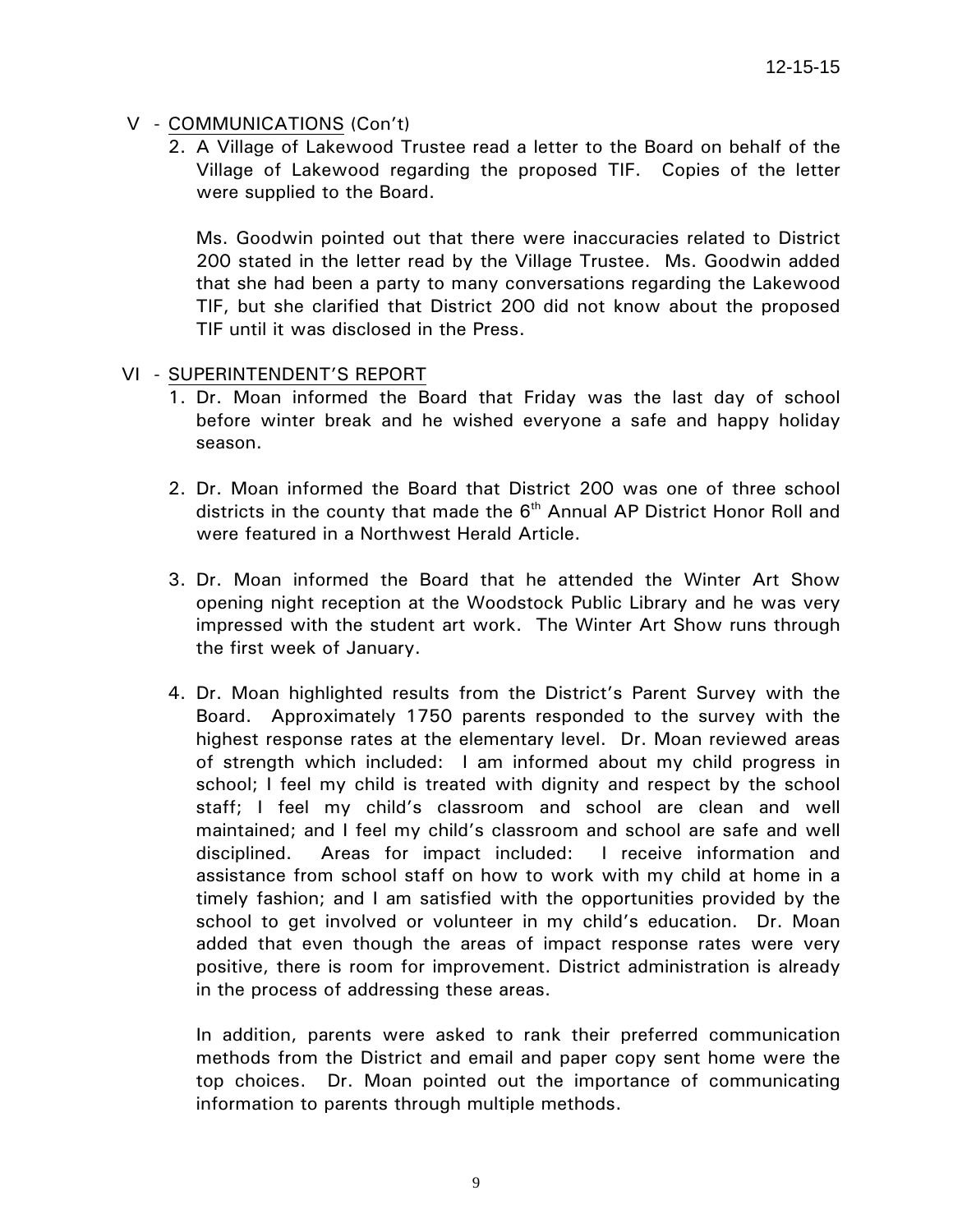# VI - SUPERINTENDENT'S REPORT (Con't)

Mr. Goerlitz asked if parents had the opportunity to request follow-up on the survey. Dr. Moan explained that there was an area on the survey where parents could ask to be contacted and that administration responded to every request.

#### VII - MONITORING REPORT

1. Update on the Implementation of the Canvas Learning Management System

This item was included on the agenda so the Board of Education could be updated on the progress of the implementation of the Canvas Learning Management System.

 District Literacy and Technology Coaches, Kristen Sauber and Shanon Laidig discussed their experiences with rolling out the Canvas Learning Management System. Shanon Laidig discussed initiatives at the non-implementing buildings while Kristen Sauber updated the Board on the progress of implementation at Olson Elementary and Mary Endres Elementary Schools. In addition, several District 200 teachers from all grade levels presented examples from their classrooms about how they integrated the Canvas Learning Management System into their instructional practices.

# VIII - UNFINISHED BUSINESS

There was no unfinished business.

# IX - NEW BUSINESS

1. Approval of Retail Electric Supplier Agreement

Chief Financial Officer Risa Hanson explained that since May, 2008 the District has been purchasing its electricity needs from MidAmerican Energy. The District's utility consultant, Patti Ogden of Utility Help.org, is recommending that the district lock in pricing for December 2, 2016 through December 1, 2017 based on the fact that the current market is historically low and analysts are predicting higher prices soon due to nationally planned power plant retirements.

Ms. Odgen is recommending that the district set a "trigger" price of \$.03288/kwh for 100% of the district's electricity needs and when the market reaches this price point or below, she will lock in this rate for the district. Ms. Odgen estimates that the district could save over \$41,000 annually with this reduced rate.

MOTION – Moved by Mr. Gilmore and seconded by Mr. Meyer to approve a Retail Electric Supplier Agreement with MidAmerican Energy for the period covering December 2, 2016 through December 1, 2017 at a trigger price point of \$.03288/kilowatt per hour or less, with roll call vote as follows: (On File)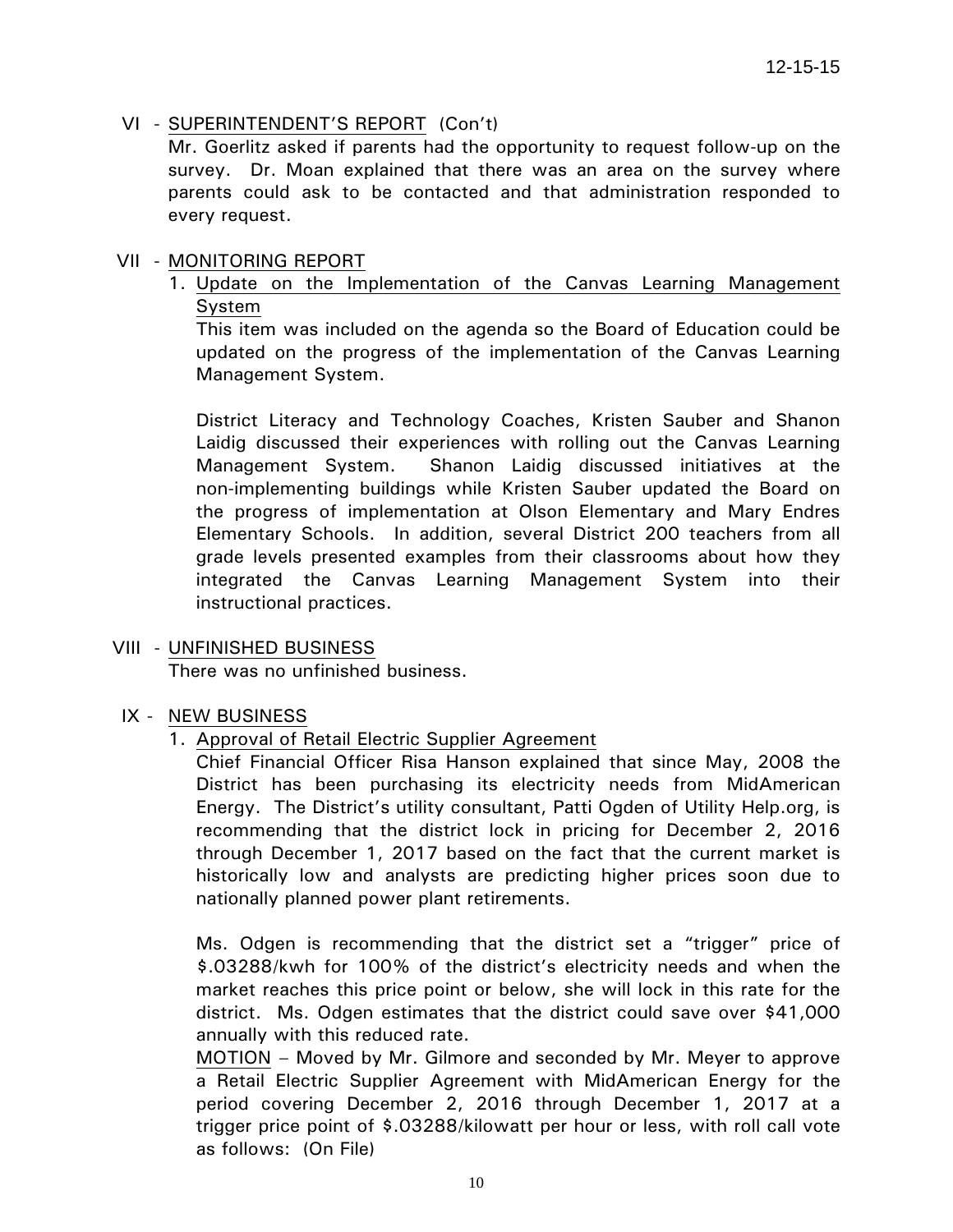1. Approval of Retail Electric Supplier Agreement (Con't)

| Mr. | Gilmore         | - Yes |
|-----|-----------------|-------|
| Mr. | Meyer           | - Yes |
| Mr. | Goerlitz        | - Yes |
| Mr. | <b>Nattress</b> | - Yes |
| Mr. | Shinherr        | - Yes |
| Mr. | Miceli          | - Yes |
| Ms. | Goodwin         | - Yes |

#### 2. Approval of a Resolution Approving the 2015 Tax Levy

This item was included on the agenda so the Board could adopt the resolution pertaining to the 2015 tax levy so it could be filed with the McHenry County Clerk before the last Tuesday in December.

Chief Financial Officer Risa Hanson provided the Board with a brief overview of the levy.

MOTION – Moved by Mr. Goerlitz and seconded by Mr. Gilmore to waive the reading of and approve the resolution authorizing the final tax levy for the year 2015, with roll call vote as follows: (On File)

| Mr. | Goerlitz        | - Yes |
|-----|-----------------|-------|
| Mr. | Gilmore         | - Yes |
| Mr. | Shinherr        | - Yes |
| Mr. | <b>Nattress</b> | - Yes |
| Mr. | Miceli          | - Yes |
| Mr. | Meyer           | - Yes |
| Ms. | Goodwin         | - Yes |

3. Consideration and Action on a Resolution Abating a Portion of the Taxes Levied for Year 2015 to Pay Debt Service on Certain Outstanding Bonds of the District

This item was included on the agenda so the Board could approve a resolution to abate \$74,314 of the taxes levied to pay debt service on the Series 2014 General Obligation School Refunding Bonds in order to reduce the District's 2015 tax levy for taxes payable in 2016.

Chief Financial Officer Risa Hanson explained that information was provided to the Board during the November 2015 levy determination that in order to approve a zero increase in the tax levy from 2014 to 2015, it would be necessary to abate \$74,314 of debt service. The rationale for this abatement is that the 2015 levy year debt repayments are \$74,314 more than the 2014 levy year debt repayments.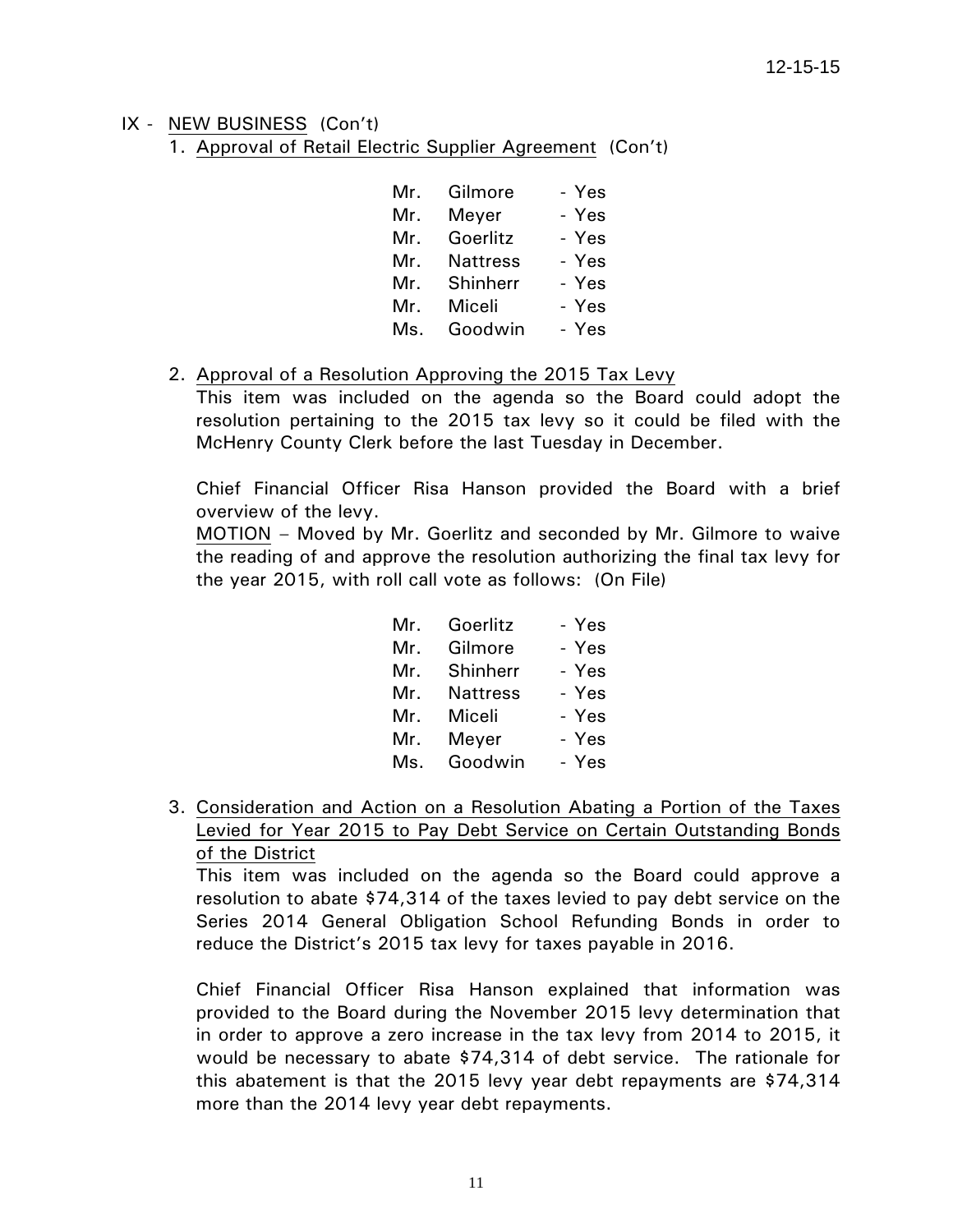3. Consideration and Action on a Resolution Abating a Portion of the Taxes Levied for Year 2015 to Pay Debt Service on Certain Outstanding Bonds of the District (Con't)

The abatement resolutions would allow the County Clerk to levy \$74,314 less than needed to make the District's 2014 School Refunding Bond payment. The District would use reserves to cover the shortfall.

MOTION – Moved by Mr. Meyer and seconded by Mr. Nattress to waive the reading of and approve the resolution abating \$74,314 of the taxes levied for year 2015 to pay debt service on the General Obligation School Refunding Bonds, Series 2014, of Community Unit School District Number 200, McHenry County, Illinois, with roll call vote as follows: (On File)

| Mr. | Meyer           | - Yes |
|-----|-----------------|-------|
| Mr. | <b>Nattress</b> | - Yes |
| Mr. | Goerlitz        | - Yes |
| Mr. | Gilmore         | - Yes |
| Mr. | Shinherr        | - Yes |
| Mr. | Miceli          | - Yes |
| Ms. | Goodwin         | - Yes |
|     |                 |       |

4. Approval of the 2016-2017 Budget Development Calendar and Designation of Individuals to Develop a Budget

Every year the Board of Education approves a budget development calendar to assist with meeting specific deadlines in the budget process. Also, the Illinois School Code, 105 ILCS 5/17-1 states that the Board shall designate some person or persons to develop a tentative budget to be submitted to the Board.

MOTION – Moved by Mr. Nattress and seconded by Mr. Miceli to approve the 2016-2017 budget development calendar and waive the reading of and approve the resolution designating the persons to prepare a tentative budget for the 2016-2017 school year, with roll call vote as follows:

(On File)

| Mr. | <b>Nattress</b> | - Yes |
|-----|-----------------|-------|
| Mr. | Miceli          | - Yes |
|     | Mr. Shinherr    | - Yes |
| Mr. | Goerlitz        | - Yes |
| Mr. | Meyer           | - Yes |
| Mr. | Gilmore         | - Yes |
| Ms. | Goodwin         | - Yes |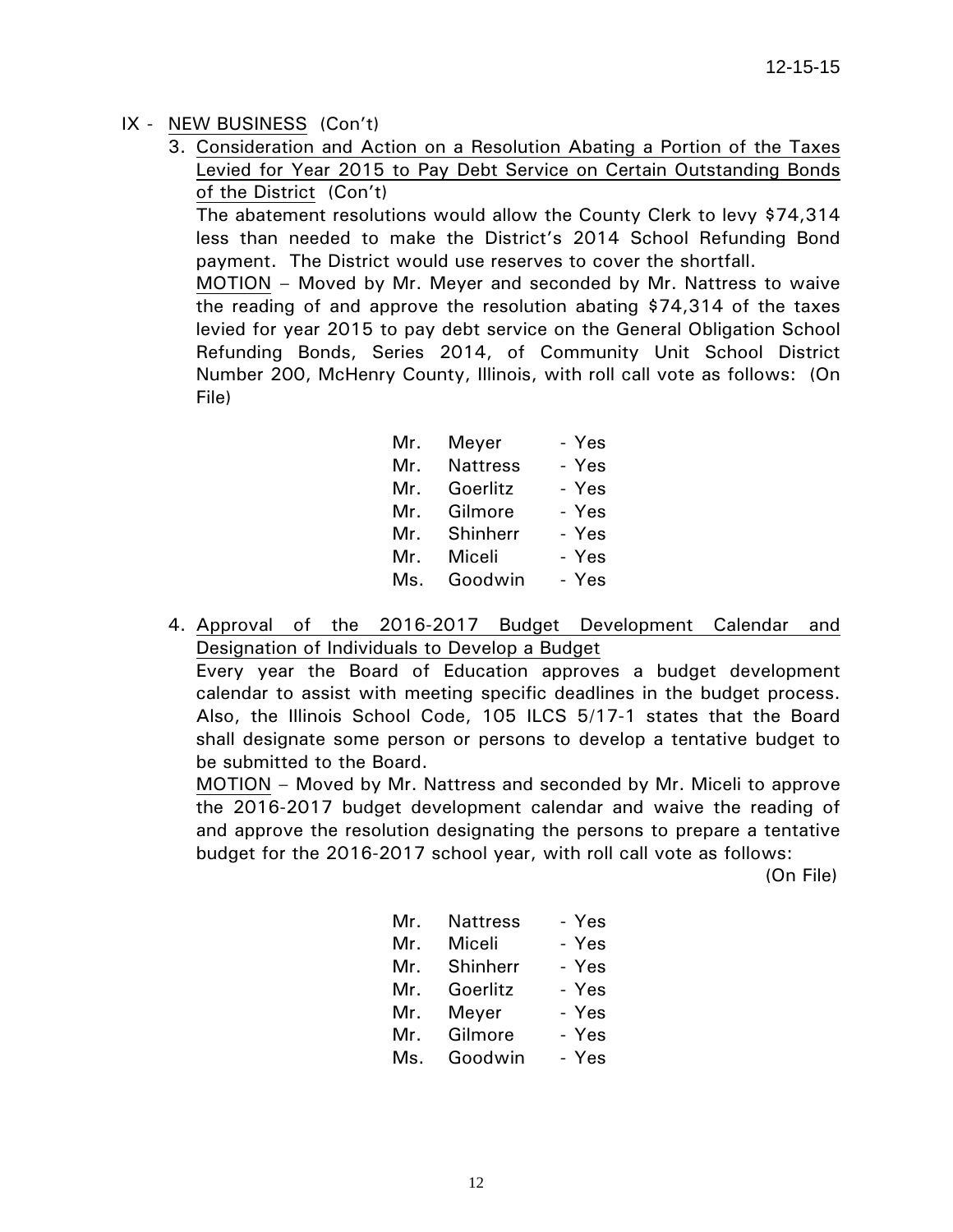5. Approval of Budget Development Parameters and Assumptions for 2016-2017

This item was included on the agenda so the Board could establish the budget development parameters and assumptions to be used in estimating budgets for 2016-2017 through 2019-2020. Chief Financial Officer Risa Hanson explained the planning parameters and assumptions. As new information is known and projections become actual, with the passage of time between now and September 27, 2016, the scheduled date of budget adoption, the parameters and assumptions will be updated.

MOTION – Moved by Mr. Goerlitz and seconded by Mr. Gilmore to approve the budget development parameters and assumptions for use in the preparation of the tentative budget for 2016-2017, with roll call vote as follows: (On File)

| Mr. | Goerlitz        | - Yes |
|-----|-----------------|-------|
| Mr. | Gilmore         | - Yes |
| Mr. | Miceli          | - Yes |
| Mr. | Shinherr        | - Yes |
| Mr. | <b>Nattress</b> | - Yes |
| Mr. | Meyer           | - Yes |
| Ms. | Goodwin         | - Yes |

- 6. Approval of Pre-Possession Agreement for the Building Trades House Ms. Goodwin informed the Board that the buyers of the building trades house pulled their request for pre-possession of the house.
- 7. Approval of Resolution Authorizing Lawsuit Against the Village of Lakewood Seeking Dissolution of the Illinois Route 47 and Illinois Route 176 TIF District

Ms. Goodwin informed the Board that a meeting was scheduled for the following week with representatives from the Village of Lakewood to discuss the TIF. Mr. Meyer suggested tabling this agenda item until after the meeting with the Village of Lakewood. Dr. Moan suggested that the Board set a firm date to reconvene discussion of this agenda item after the meeting with the Village of Lakewood.

MOTION - Moved by Mr. Meyer and seconded by Mr. Nattress to table Approval of Resolution Authorizing Lawsuit Against the Village of Lakewood Seeking Dissolution of the Illinois Route 47 and Illinois Route 176 TIF District, with roll call vote as follows: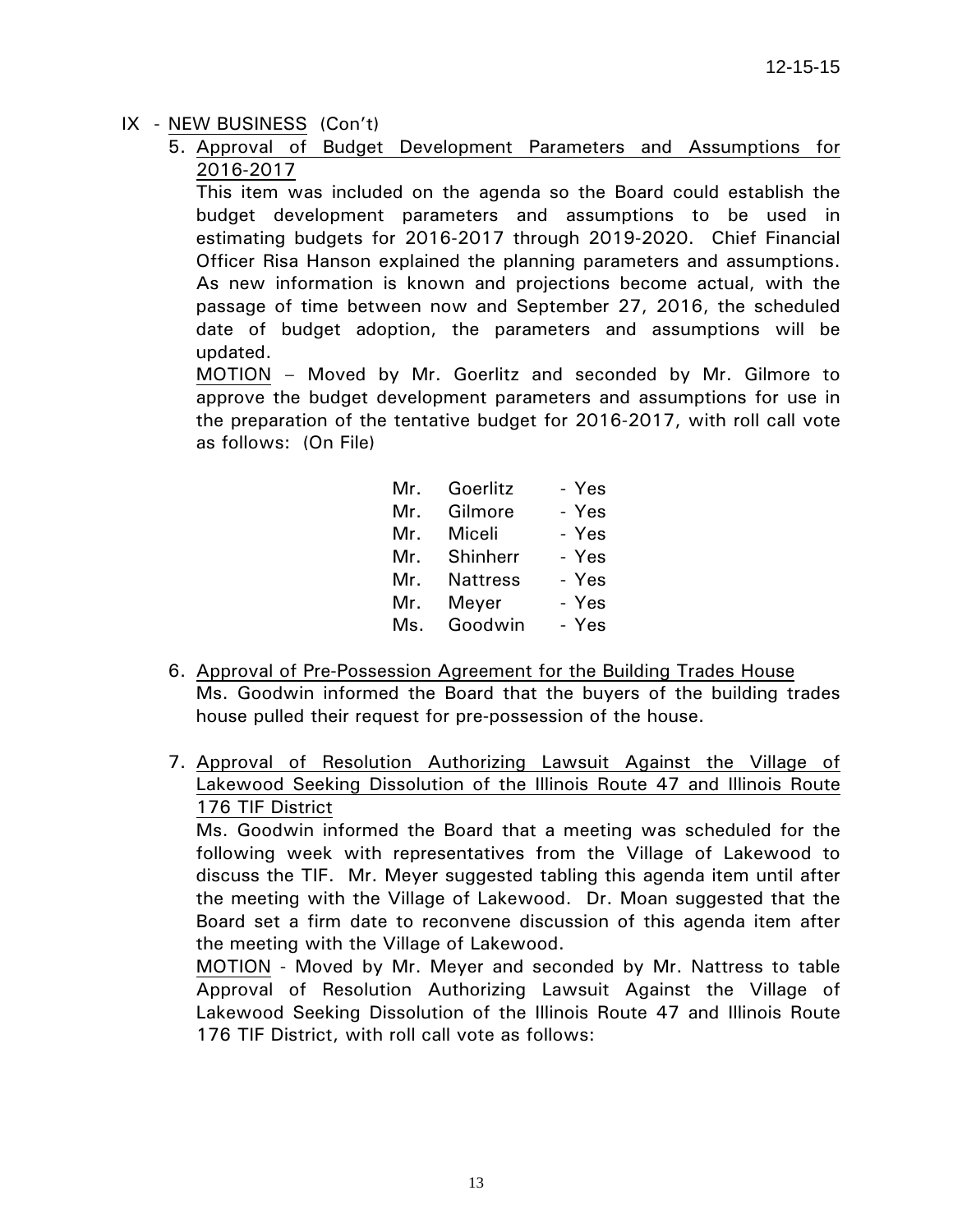7. Approval of Resolution Authorizing Lawsuit Against the Village of Lakewood Seeking Dissolution of the Illinois Route 47 and Illinois Route 176 TIF District (Con't)

|     | Mr. Meyer       | - Yes |
|-----|-----------------|-------|
| Mr. | <b>Nattress</b> | - Yes |
|     | Mr. Shinherr    | - Yes |
| Mr. | Miceli          | - Yes |
| Mr. | Gilmore         | - Yes |
| Mr. | Goerlitz        | - Yes |
| Ms. | Goodwin         | - Yes |

 After Board discussion, the Board agreed to schedule a Special Board Meeting on December 30, 2015 at 6:00 p.m. at the Clay Professional Development Center to reconvene discussion of the Lakewood TIF. MOTION – Moved by Mr. Nattress and seconded by Mr. Goerlitz to schedule a Special Board Meeting on December 30, 2015 at 6:00 p.m. at the Clay Professional Development Center to discuss the Lakewood TIF, with roll call vote as follows:

| Mr. | <b>Nattress</b> | - Yes |
|-----|-----------------|-------|
| Mr. | Goerlitz        | - Yes |
| Mr. | Miceli          | - Yes |
|     | Mr. Meyer       | - Yes |
| Mr. | Gilmore         | - Yes |
| Mr. | Shinherr        | - Yes |
| Ms. | Goodwin         | - Yes |

# X - COMMITTEE REPORTS

- 1. Mr. Meyer shared with the Board information he received at a Tri-Conference Workshop on Closing the Gaps: Between what sounds good and what gets done.
- 2. Mr. Nattress informed the Board that the Fiber Optic project was going well and added that areas of delay and challenges on Lake Avenue and Hwy 14 would not impact District 200's usage starting July 1, 2016.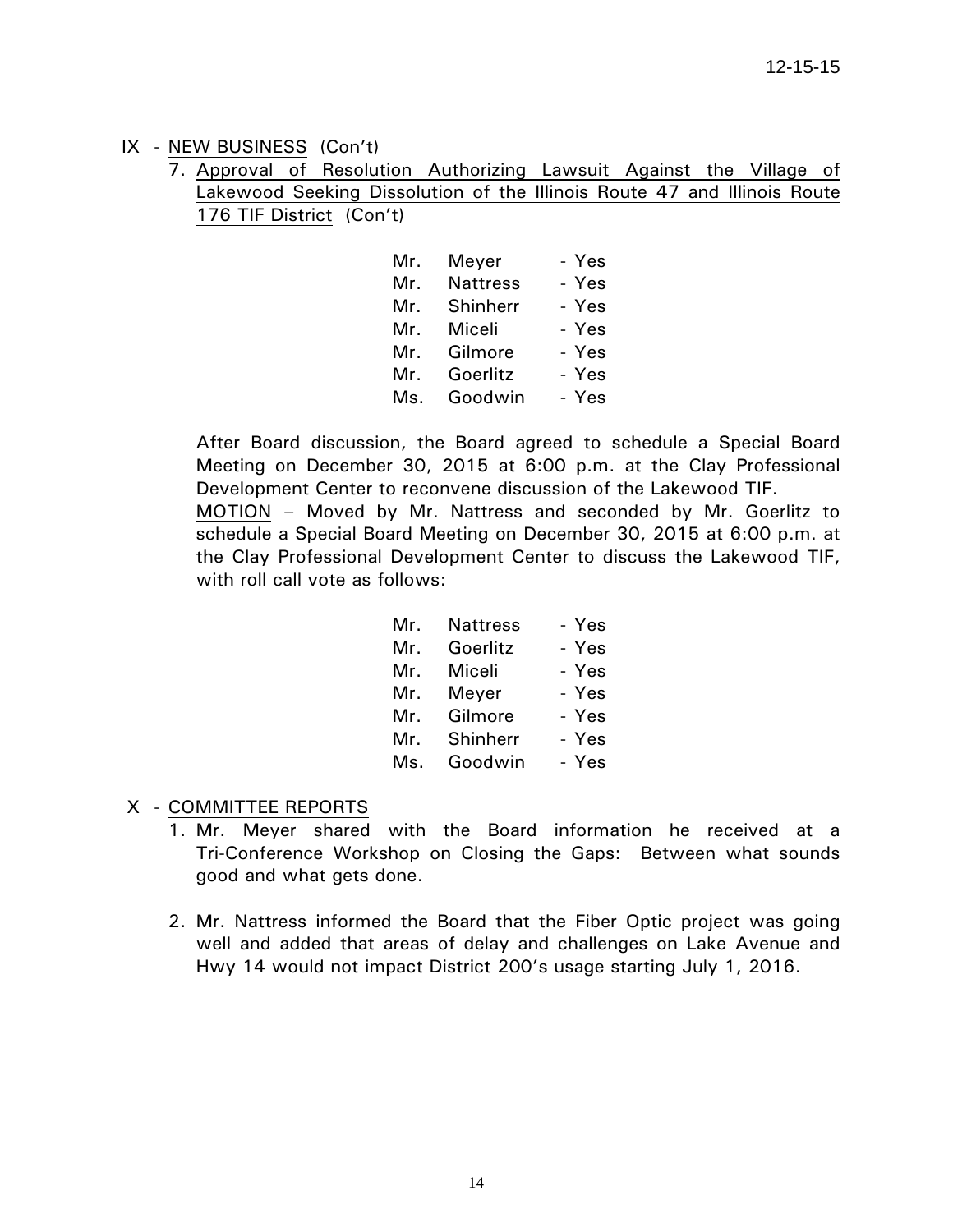#### XI - CLOSED SESSION

 MOTION – Moved by Mr. Goerlitz and seconded by Mr. Nattress to go into closed session at 8:22 p.m. to discuss collective negotiating matters between the District and its employees or their representatives, or deliberations concerning salary schedules for one or more classes of employees; the appointment, employment, compensation, discipline, performance, or dismissal of specific employees of the District or legal counsel for the District, including hearing testimony on a complaint lodged against an employee or against legal counsel for the District to determine its validity; and litigation, when an action against, affecting or on behalf of the particular District has been filed and is pending before a court or administrative tribunal, or when the District finds that an action is probable or imminent, in which case the basis for the finding shall be recorded and entered into the closed meeting minutes, with roll call vote as follows:

| Mr. | Goerlitz        | - Yes |
|-----|-----------------|-------|
| Mr. | <b>Nattress</b> | - Yes |
| Mr. | Miceli          | - Yes |
| Mr. | Meyer           | - Yes |
| Mr. | Gilmore         | - Yes |
| Mr. | Shinherr        | - Yes |
| Ms. | Goodwin         | - Yes |

# **The Board Returned to Open Session at 9:11 p.m.**

 XII - Approval of Routine Personnel Matters Addendum MOTION – Moved by Mr. Nattress and seconded by Mr. Meyer to approve the personnel addendum, with roll call vote as follows:

| Mr. | <b>Nattress</b> | - Yes |
|-----|-----------------|-------|
| Mr. | Meyer           | - Yes |
| Mr. | Goerlitz        | - Yes |
| Mr. | Miceli          | - Yes |
| Mr. | Shinherr        | - Yes |
| Mr. | Gilmore         | - Yes |
| Ms. | Goodwin         | - Yes |